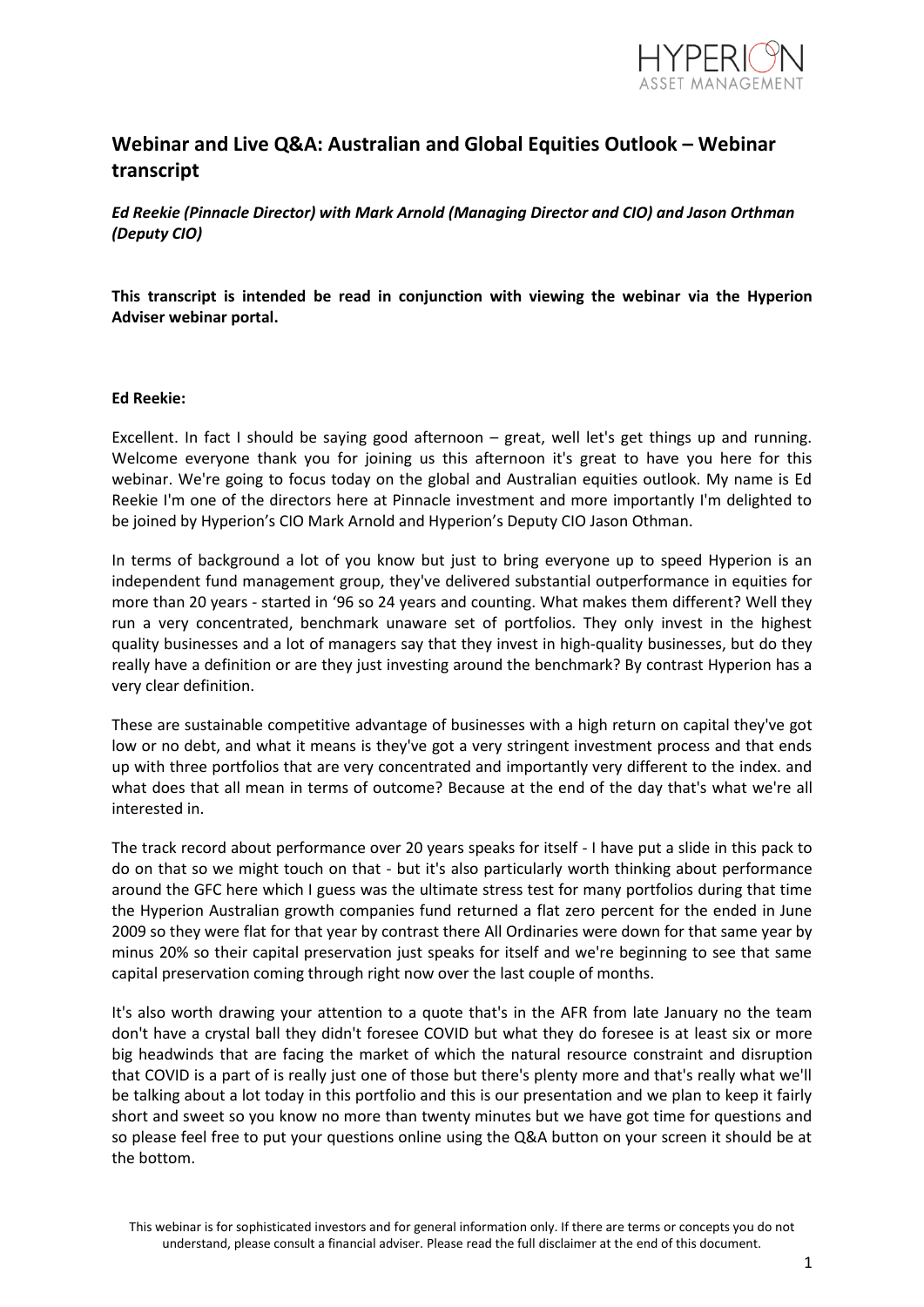

Beware there's also a chat button and try not to use that because if you want the Q&A to come through please just use that Q&A button I'm also I'm aware that you'll be aware we're also working from home in the working home environment so please excuse any noise from kids or dogs or lawnmowers or whatever um my house for example we've got a five year old and a two year old. The five year old kind of knows what the office door being closed mean but their two-year-old less so, so please accept my apologies in advance for that now you didn't tune in to hear from me so let's get things started away Mark and Jason.

## **Jason Orthman:**

Thank you

### **Mark Arnold:**

Thanks Ed. Good afternoon everyone. Since the GFC the world has permanently changed we don't believe there's any going back to the high growth world that existed prior to the GFC. We are facing a structurally low growth world, a low inflation world, a low interest rate world, and a low equity market return. Well prior to the GFC there was a six decade period of very high economic growth where corporate profits were also growing at very high rates. Most people thought that this period was permanent and that the tail winds had drove that strong economic growth were permanent also, but it turns out that they were temporary for this period from the 1950s to 2007.

These tailwinds included young and growing populations, the commercialization of cheap fossil fuels for energy, the development of powerful engines, the gearing up of society, women entering the workforce we had a robust middle class particularly for the first 30 years of that period and there were no obvious natural resource constraints and disruptions during that period but as I said before these tailwinds were actually temporary and in this high-growth world that existed prior to the GFC with low levels of disruptions average businesses did well because they shared in the growth of the economic pie.

Since the GFC the headwinds have appeared ageing population is a key one and also declining population growth, globally population growth peaked in the late 1960s and has been declining ever since.

The high debt levels that we enjoyed in terms of the gearing up period where people could spend more than they earn and they could invest more that, that high debt level has now become a burden and has become created a growth hole effectively for future growth rates.

There's been rising wealth inequality since the 1970s in most countries around the world and this has resulted in a hollowing out of the middle class. We believe you need a robust middle class to sustain high levels of economic growth it's worth I'm highlighting with that rising wealth inequality what it means and effectively the world has just become a lot more competitive, rewards are not shared evenly so it doesn't matter whether you're in at school, in business, in funds management there are fewer and fewer winners and a lot more losers and as we go through this pack I hope to show you why you want to be on the right side of that ledger and be with the winners and that rising inequality is absolutely real. The world's more competitive and we all need to shift in that direction to sort of a modern view of the world.

There's natural resource constraints and disruptions as well climate change has become a bigger issue, COVID-19 is obviously, natural resource disruption as well.

The tailwind that we enjoyed for 38 years has come to an end and that tailwind was the trend from double-digit interest rates down to very low interest rates so we think that that tailwind no longer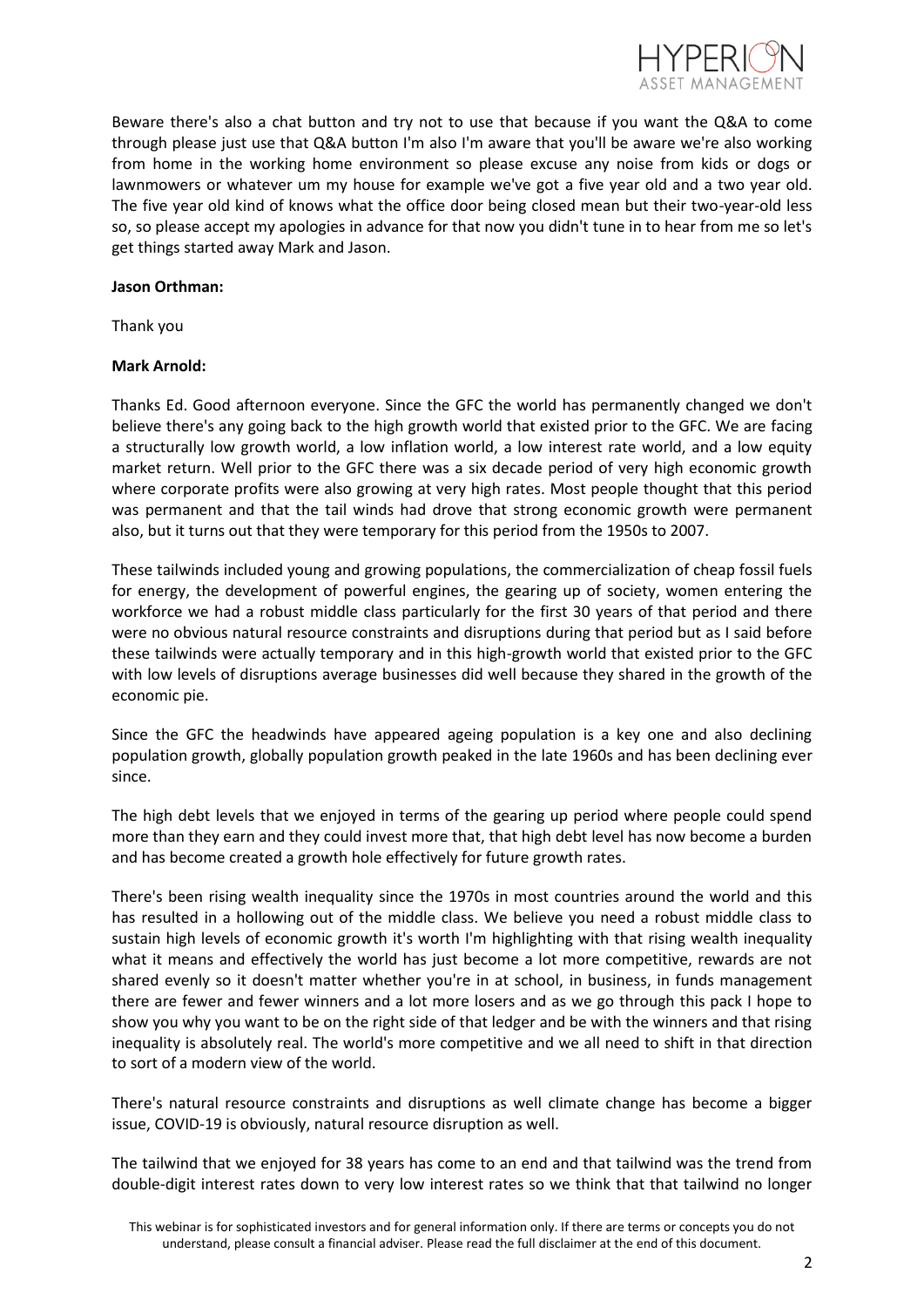

### exists,

Then finally there's been a lot of disruption particularly since the internet came into being and also smartphones that has really been quite disruptive and then you've got AI, computers getting better and better all the time, machine learning and robots that will cause further disruption particularly to human capital markets over the next decade and beyond.

### **Jason Orthman:**

It's really important to highlight that what Mark is talking about there so basically in 2007 there was a couple of key events that occurred one was obviously the global financial crisis and that shifted the world from that you know high growth to a low growth world and allowed it to become more competitive and then clearly there was the release of smartphones or effectively the iPhone which again gave consumers a nice experience and now the standards that and expectations are a lot higher so again businesses are in this low growth world and they actually need to offer a good product and a good and a good function.

### **Mark Arnold:**

This chart shows most major economies around the world and the percentage of the population sits greater than 65 years or older and you can see that most of these lines are going up all of these lines are going up and Japan's a leader here that's a red line so over 1/4 of Japan's population is older than 65 years so we often say that we think the world is turning Japanese and that's certainly the case in terms of lower growth rates for population and also aging populations.

As I mentioned before there's been a gearing up of society the financialization of society and that's occurred with households with business and also with governments you can see the US economy debt to GDP has moved up steadily over the last 70 years and then on the right you can see China's total debt to GDP which is moved up more rapidly and the gradient particularly over the last 10 years and as I said before once you get to a certain level of debt people become more risk-averse they're like less likely to spend money and they're less likely to invest.

There's been growing wealth inequality in most countries around the world this chart shows the wealth inequality in the US. Now the top point one percent of the most wealthy people hold the same amount of wealth as the bottom 90% and as I mentioned before we think wealth inequality leads to a hollowing out of the middle class and growing social unrest.

This slide shows the close association between carbon production or CO2 production and economic growth rates over time that's the chart on the left and then the chart on the right shows as co2 in the atmosphere has increased global temperatures have also gone up. So we think that climate change as a result of rising temperatures is going to be quite disruptive to economies over the next 10 years and beyond we think flooding of populations will be disruptive biodiversity is going to reduce food production is going to be disrupted as well ocean acidification is going to destroy coral reefs and fisheries so we think that the global economy because it's so reliant on burning fossil fuels is faces a lot of disruption and headwinds as a result of burning those fossil fuels.

## **Jason Orthman:**

And that's why when you look at our modern portfolios that and then their carbon dioxide outport we're actually a fraction of the benchmark or the world indices so that the carbon footprint of the Hyperion for portfolios is less than 10% of the comparable benchmark so you know we're well positioned and acting on that to make sure we've got carbon light portfolios and any of these costs that could be potentially internalized over time don't impact on our portfolios.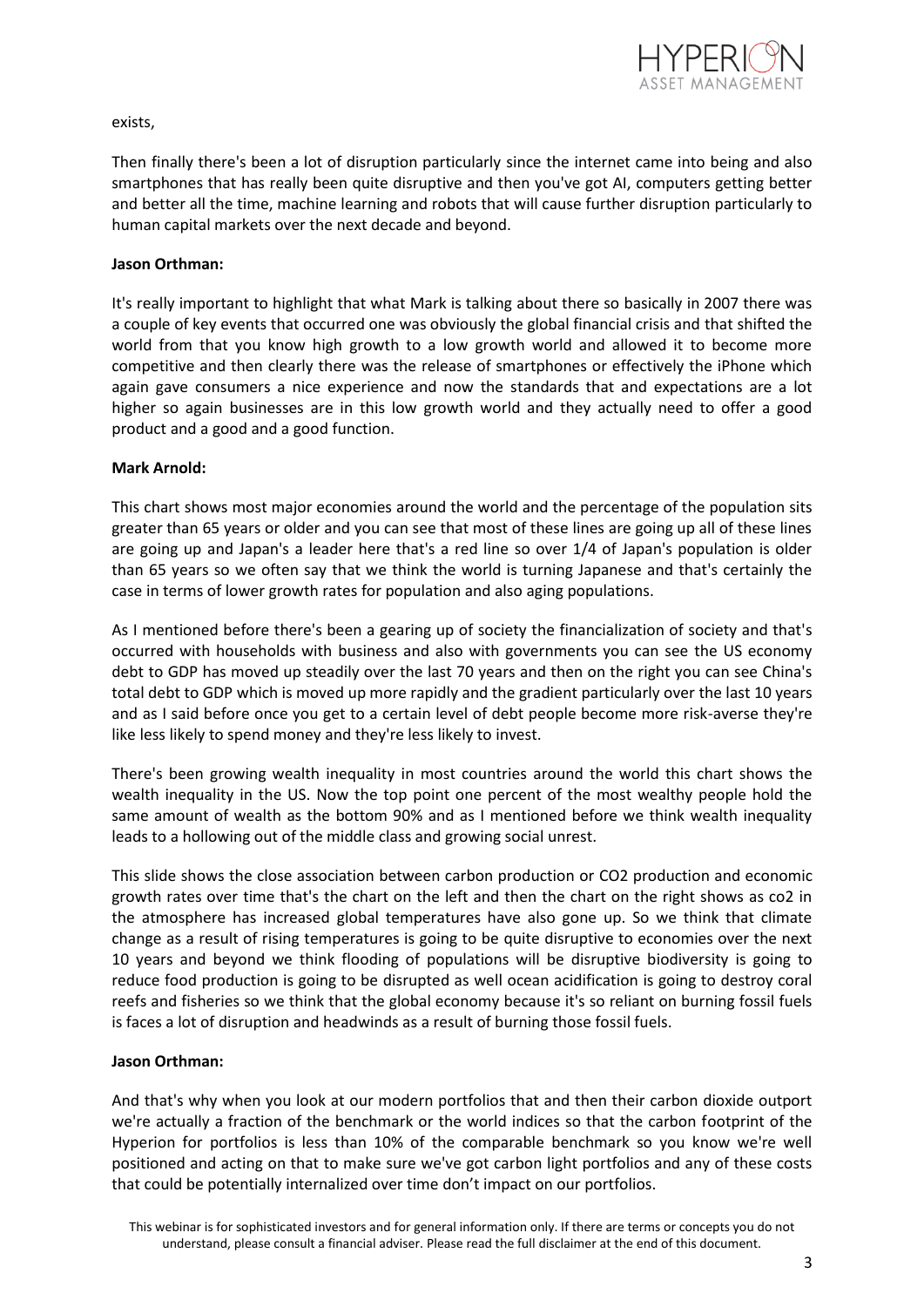

## **Mark Arnold:**

This chart shows the profitability or the return on equity for businesses in the MSCI world over time you can see that the trend is generally down and average businesses have been finding it more difficult to maintain their current return on equity because the world is globalized particularly since the internet came into being and also smartphones have helped to globalize the world and make competition rather than being regional it's moved to a globalized competitive landscape and that's put downward pressure on margins

### **Jason Orthman:**

And what that slide effectively means that return on equity is declining over time for your each business effectively your intrinsic value of your average business is declining and that and that's an important statement because despite interest rates going lower PEs going higher and stock markets being driven higher the reality is the actual fundamental worth and most businesses are declining and that's really yet to play out in in your average stock price an average business over the next decade

### **Mark Arnold:**

This chart shows the growth versus value anomaly. When this line is rising it means that the value style of investing is outperforming the growth style and you can see over the last almost hundred years value styles of investing have outperformed growth styles of investing overall but the red sections of this chart show periods of economic stress starting with the Great Depression - you can see that the dots move down when they're red, during these difficult economic circumstances, and if you actually look at every recession that has occurred over these this almost hundred years value as a style has consistently underperformed and that's one of the reasons why value has underperformed since the GFC because initially you had the GFC so that was obviously a recessionary environment and then since then you've had very low growth rates for most economies around the world and you've had increasing disruption for those from the internet and also from smartphones and the general globalization that's occurred as a result of those two things so our conclusion is value style of investing is a fair-weather typing of investment style it works very well in high growth rates or got high economic growth conditions and over that that period particularly from 1950s the average nominal GDP growth was around 8% globally and about 7% in the US and in that sort of environment average businesses do really well but in a low growth world that we're facing now average businesses that value investors tend to buy they don't do very well at all and they're suffering and being disrupted at the moment.

#### **Jason Orthman:**

All right thanks Mark if we just bring it back to today I guess with the with the coronavirus which is clearly having a large impact on everyone and the severity and speed of this contraction is you know actually worse than the global financial crisis that that we referenced and the reason for that is simply through this containment crisis so if you look at most businesses they rely on some physical distribution getting to consumers physically and if that's the case as you're contained clearly your revenue goes to zero for a zero for at least a short period of time and a lot of these businesses are only average old-world businesses which to put debt on their balance sheet to try and increase those returns on equity we talked about and again as your revenue comes off then you're starting to get pressure on your balance sheet so there is a lot of pain going around for you for your average business and you really need to think how to position your portfolio in a better way.

And most of these businesses are pre-internet type businesses they don't have the ability to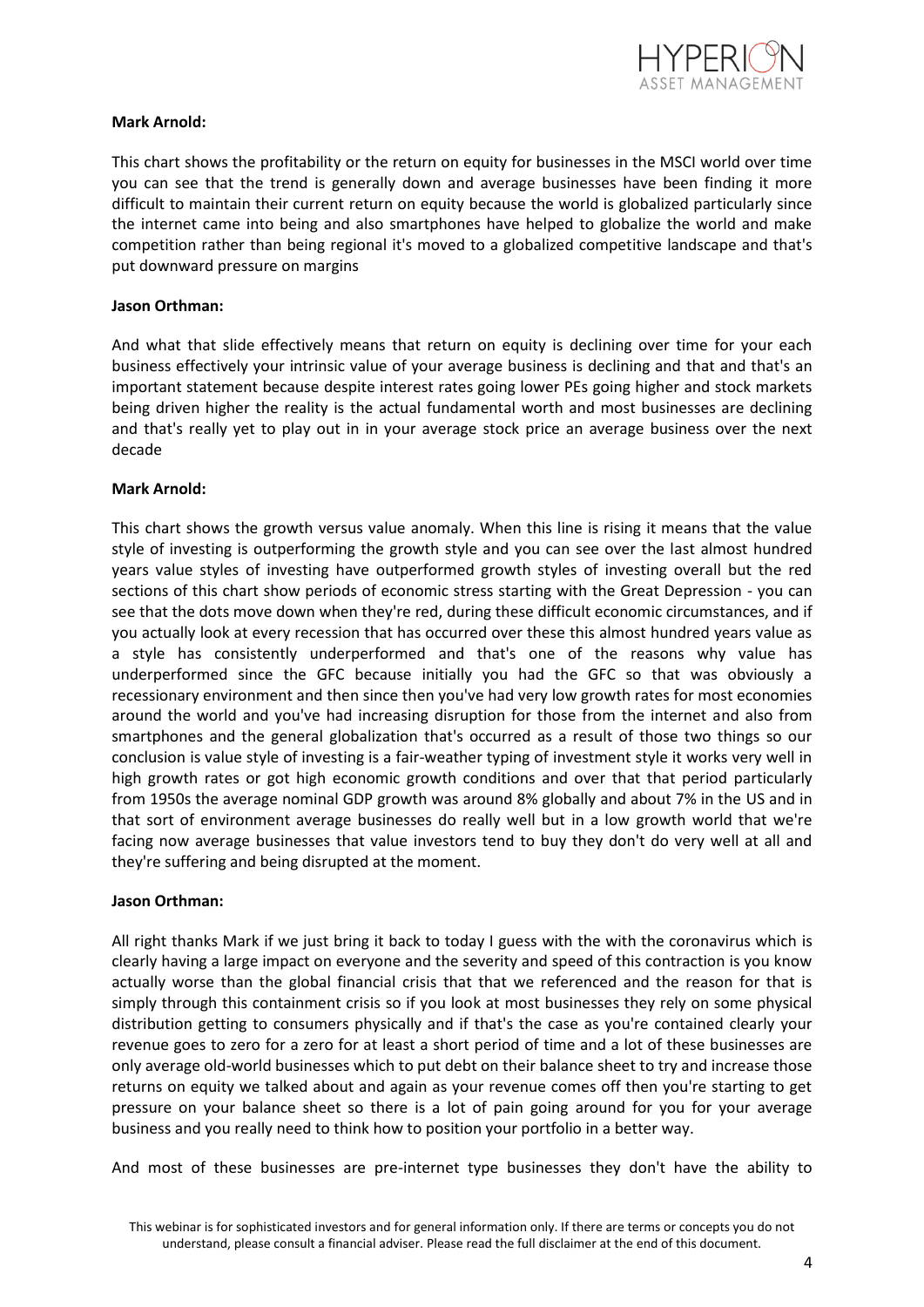

distribute their products digitally and in a crisis like we're experiencing at the moment that makes it very difficult for them to sell their products.

### **Mark Arnold:**

Yeah so basically what you need to do we believe is create a portfolio of modern businesses and we framed that through a number of structural themes so you know we look out over the next 10 or 20 years and try and forecast you know where the world's going and clearly it was always being able to operate remotely moving online using your software digitally you know paying 3 cards again online and so all those structural themes are expected to play out over the next decade or two and what this containment crisis has done is effectively brilliant brought all those long data themes forward to today and you should see an acceleration as we come through this crisis to the these modern businesses these next blue chips will continue to take share and it will actually accelerate as we um come out of that.

And what we found is that these structural themes they were going to occur anyway we think that they were inevitable but during a crisis people are forced to focus more on value propositions or strengths to the value proposition there's less inertia and so the crisis has really accelerated that structural switch that we're talking about and we can take advantage of that in our portfolio.

### **Jason Orthman:**

So if we just move forward to it a couple of examples we've got in the global space a portfolio of anyone's talks but we've also go got that across Australia growth and a small cap fund but if we highlight a couple of names here PayPal is obviously a business that's been going viral over them over the last decade or so and you if you look at the history of payments caches and checkers clearly dominated and these are and MasterCard spent over 50 years going around 200 plus countries and signing merchants up physically but what PayPal has done is brought the consumer online and really quickly signed up 25 million merchants online or on the internet which is a very powerful thing to do a lot of other mega caps have tried and failed at doing that so PayPal is a good example of a business that we want to get behind and own for a long period of time and if you look at where they are in their in their journey so even though they've had that success to sign up those merchants and really enable people to pay on online there are only 2 to 3% through that journey so there's plenty of dollars to actually shift on to PayPal's platform.

Another example is salesforce and obviously we mentioned in this containment crisis that you know revenue is the lifeblood of any business and without revenue you do it you do it extremely tough and salesforce offers a CRM or a customer relationship management tool which again is online and has a large degree of funk of functionality so salesforce is effectively allowing you to serve your potential and new customers sell to them service them and market to them and what it's doing is replacing legacy software like your typical SOP or your Oracle that's the top that's on on-premise and that's the only early days like the shift from your legacy Hardware on site to something more functional born in the cloud is only ten in ten to twenty percent of the way through the journey and as we highlighted earlier as we look through this the actual value proposition becomes more and more obvious and some of the revenues actually got the potential to accelerate as we go to go through this.

## **Ed Reekie:**

I might just jump in here on the performance side I guess this slide really speaks for itself it's quite busy to navigate you around some of the numbers but it's worth just noting before we start that none of these three portfolios have any derivatives in them no one have any shorts in them this is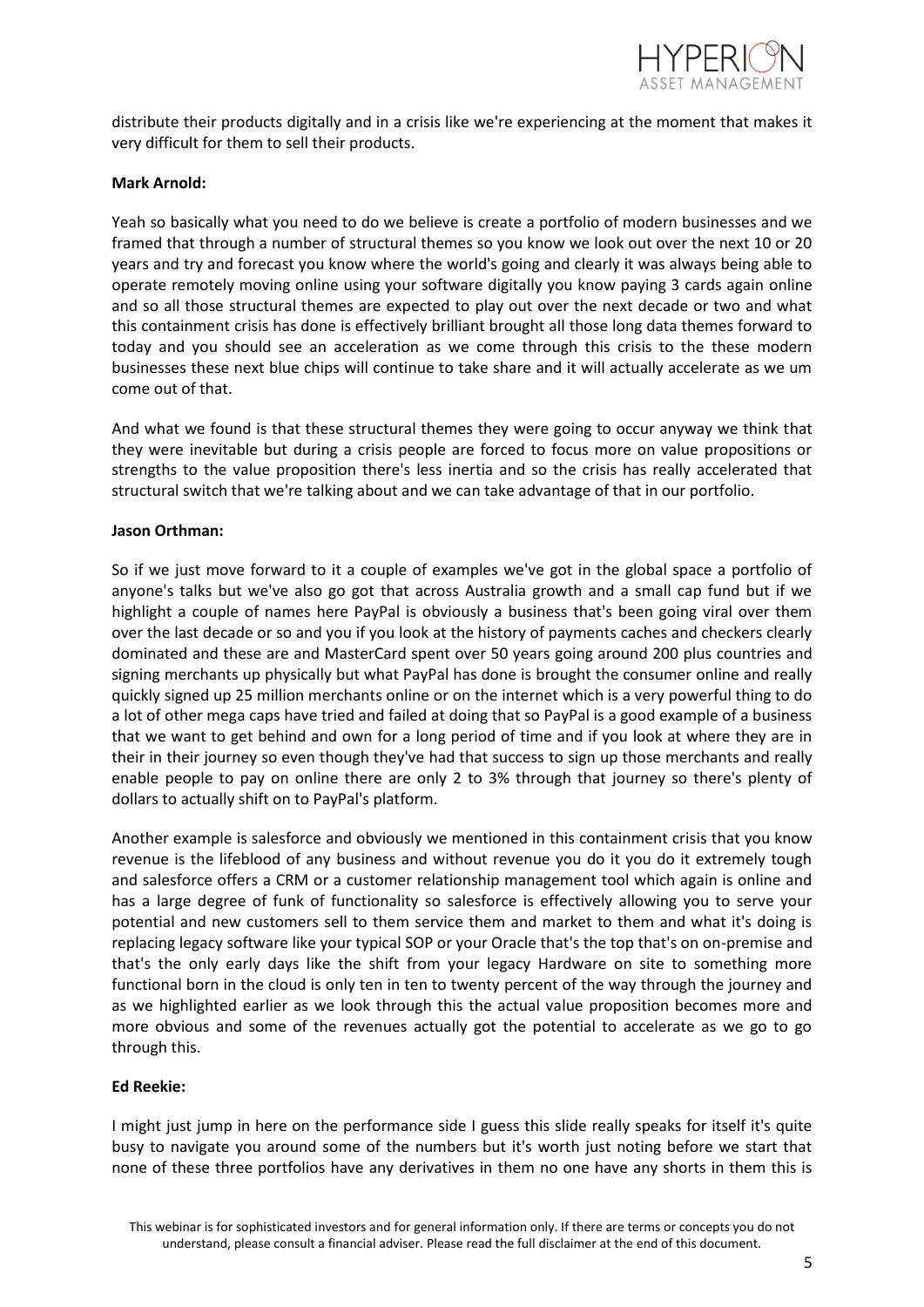

just old-fashioned vanilla long only investment and it's a longer investment in quality and this shows you if your brutal enough with your selection process and your portfolio construction the results you can get by a long only investment in quality it's probably worth focusing on the total returns since inception which are kind of the left-hand columns the two left-hand columns because this really demonstrates the enormous power of compounding and adding alpha over you know long periods of time if I help me navigate the second blue block down is the Hyperion Australian growth companies fund have a quick look at the second column and the funds done ten point nine percent annualized since inception the benchmark is seven point six percent so that gives out for a three point three annually which is a great result but it's not really until you look at the real left-hand column there and put it in real terms over time that's the difference between two hundred and sixty two percent returns and five hundred and eight percent returns now that is the compounding effect over eighteen years and if I talk take you navigate you down to the net the third blue block which is the pipe own small growth companies fund again have a look at the annualized numbers you know thirteen point nine and five point four but when you start putting that in total returns it's the difference between one hundred and fifty one percent and eight hundred and seventy four percent you know it is just so stark the benefits of compounding and quality companies and remember the turnover in these portfolios is quite small so it's not jumping from idea to idea it's just backing real winners a long period of time and if I take you to the top there that's the global growth companies numbers now this is coming up to six years next month but already just over that six year number you see the total return since inception is basically double what you'd get from the index and that is just in a nutshell the power of compounding quality growth over long periods of time.

### **Jason Orthman:**

Okay thanks Ed and so obviously that performance we were very proud of that I mean that's backward-looking in we need to look forward and that's what investing is all about trying to compound returns over a long period of time and because of Hyperion's proprietary process we've got a unique ability to actually forecast our projected return so for every single stock we come up with an intrinsic value and compare that to a share price so the difference between the share price today and our intrinsic value is an internal rate of return and if you look at this bottom of the slide we've actually built that up on a portfolio basis so if you know the internal rate of return for each stock you can weight each of those internal rate of returns by the weight of the stock and you get a portfolio in forecasts internal rate of return so the bottom rows the most important one there and you can see for the Hyperion global growth companies fine on the on the bottom right of the table that we're at forecasting a 22 percent per annum annual return so we've sort of done around 20 percent after fees and looking forward we still think we can do something similar in the two Australian funds to the left there are forecasts to do 17 to 18 percent per annum now to put this in context before the coronavirus crisis here the Australian products were forecast to do 12 to 13 percent annual returns and the Hyperion global growth companies fund was forecast to do around 15 to 16 percent so you can see by that through this crisis that developed through February March and into April it's actually increased the attractiveness of the outlook and improve the margin of safety in our view and so if we just quickly post it to how we get those forecast returns the top-line really drives it so again for each stock and portfolio we've forecast out its earnings per share outlook over the next five years and that moves into a portfolio and we take off the p/e contraction we expect and part of that's to be conservative part of that support folio maturing and add the dividend yield so for example in the Hyperion Australian growth companies fund twenty one percent forecast less six percent gives you or fifteen percent return and are the dividend giving you 17 so I hope that charts relatively instructive and gives a sense of you know how we're looking forward.

## **Mark Arnold:**

I think that an important thing to note with these returns is that as I said before it's a low a low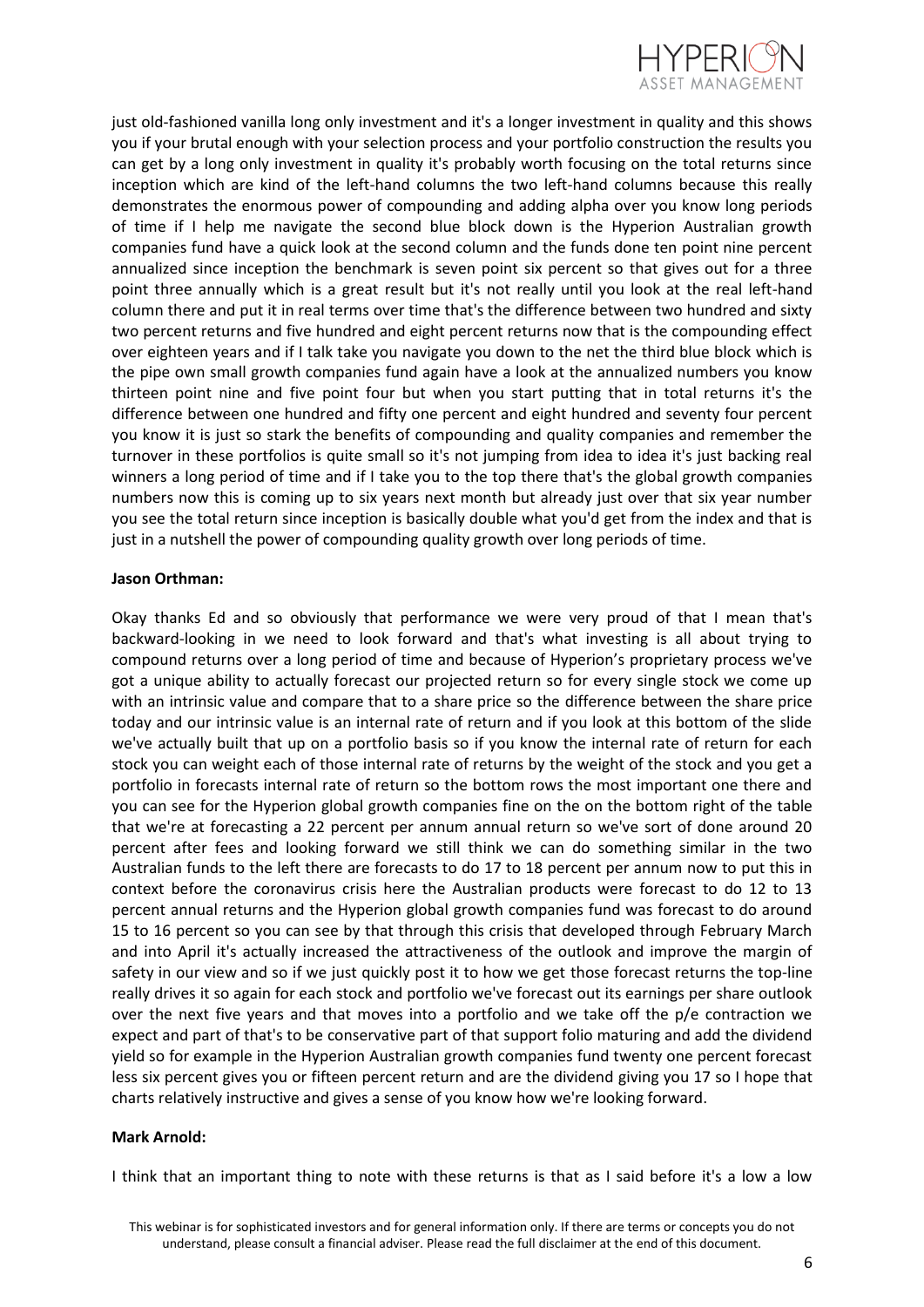

return a world that we're looking at a low economic growth world and in our projections for passive investing we think that you're likely to get low single digit returns over the next five to ten years so substantially lower than what indexers have done historically because of that more competitive and more low growth world that we face.

I think we're handing over to you from any questions I guess Ed.

# **Ed Reekie:**

Yeah let's take some questions. Also just worth noting on that last slide you know from I go rarely see managers that put have confidence you know to talk about forward projection so it's great to see and great to hear your views generally over you know the next five to ten years or more and right let's hit the QA please use that QA button we've got some coming already and while we just work for a couple more just quick summary of what we talked about. You know we talked about high quality threshold for stocks to get into the portfolio ROEs, low ideally no debt, very strong competitive advantages that could be held for long periods of time, we talked my conviction in allocation not investing around the index not equally weighting a portfolio and what team really have touched on but again worth reminding you know they've been investing since 96 they've excelled during the last crisis and significant and that alpha has come the we talked about in that slide is coming both up and down markets.

Let's jump to some questions. One here on the shape of the recovery will we see a V U or L shape recovery and what is the expected timing please?

## **Mark Arnold:**

It's a very dynamic situation you're facing so it's quite difficult to know in the short term how things are going to play out but as we said before we're really facing a low growth world regardless so there will be some recovery it may be an initial recovery and then a relapse if the COVID-19 cases start to accelerate again as the lock downs pulled back. So difficult to know over the short term but we think regardless you're really facing a growth constrained world.

## **Ed Reekie:**

Thank you and one here: given the unforecastable and wide range of potential economic scenarios and the length of economic downturn recovery how do you make revenue estimates for these companies that you're modelling?

## **Jason Orthman:**

Yeah well we really need to look out as business owners over the next five to ten years we talked about setting that internal rate of return over five years so of course we make a good effort to actually forecast where the revenues and earnings will be over twelve months but really to set your intrinsic value you need to actually have a look at what the underlying economics are and so and most businesses it's difficult to actually forecast out that long but if you get a rare collection of elite businesses that are market leaders have predictable earning streams you know really strong business moats you've got a better chance than most to be able to do that so most of our peers can't follow that process through but it really comes down to the quality of the companies you invest and really taking a long-term view which is which is really important of course you need to survive any containment crisis so you need to make sure the balance sheets strong but when you look at out at our balance sheets in our portfolios often the companies have net cash and certainly that's up you know between 50 to 75 percent of the portfolios have net cash depending on with which one you which one you look at so really taking that long-term view and making sure you don't get wiped out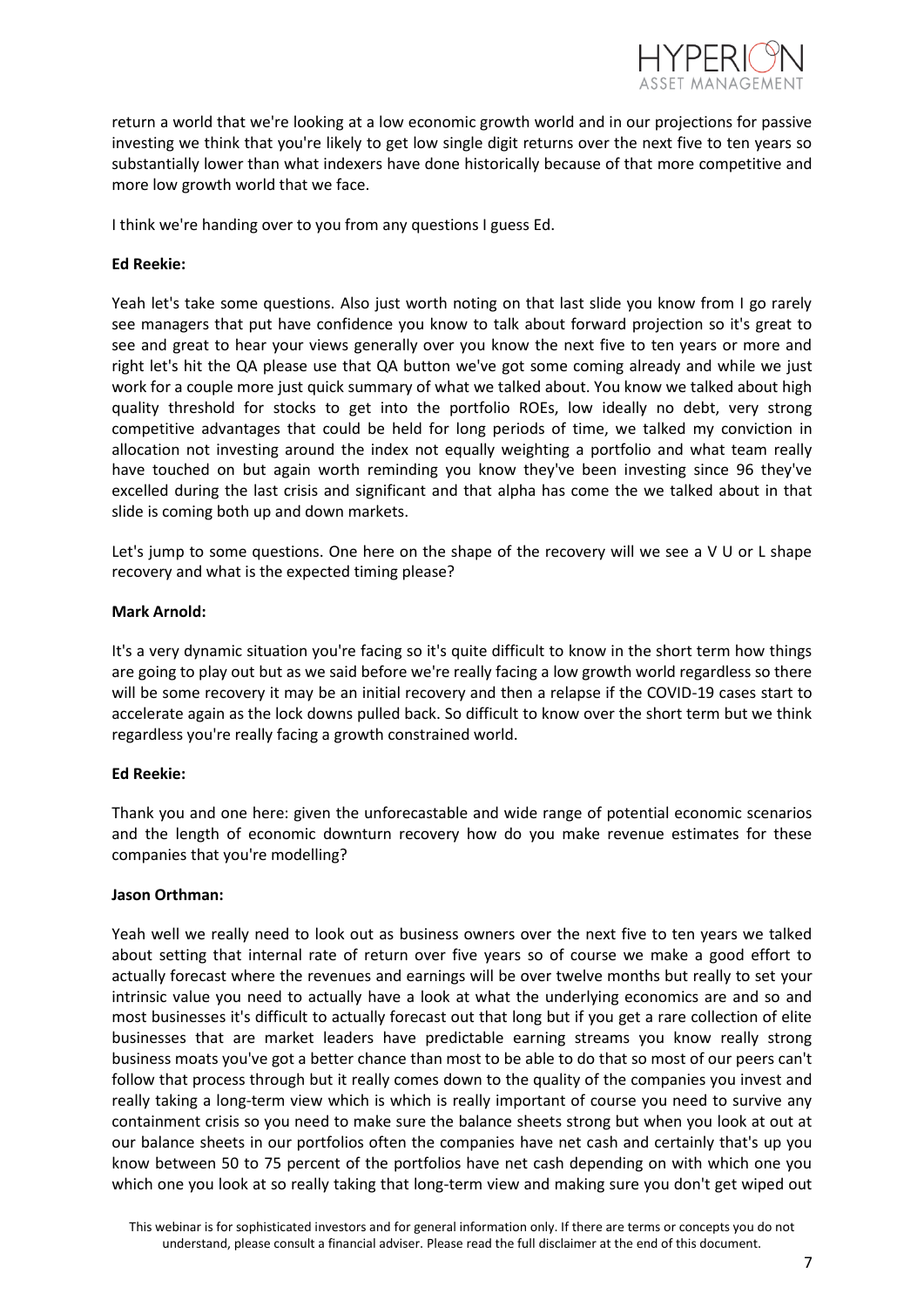

on the journey is really important.

# **Ed Reekie:**

Thank you for your questions I'm sort of noticing they're falling into kind of macro and stock specific so what I might do is sort of still talk about sort of focus on more the macro level and then the sector level and then we also jump into the stock specific ones. Does the panel foresee an increase in corporate defaults occurring in the near future if so what are your views are the impact on global equity market valuations?

## **Mark Arnold:**

Yes, we think that it's pretty likely that debt defaults are going to go up pretty dramatically and there's going to be lots of implications as a result of that but one of the main ones will be that there will be a lot of emergency capital raisings at really low prices so there'll be a lot of additional chairs on issue and that's that will give us the potential to further outperform because our businesses generally won't be raising capital at really low prices and so the dilution in our portfolio won't be as high as what the overall markets going to suffer.

So during the GFC or just after the GFC there was around a 25% increase in the number of shares on issue in the Australian market and you had similar situations globally as well and so that's a key reason why the EPS of the benchmarks in Australia is still below the peaks that were achieved prior to the GFC so even though the profit growth is exceeded generally the pre GFC profits the EPS is still below because of their 25% increase in the number of shares.

# **Ed Reekie:**

Thanks Mark there's another one in here also in this other equity raising space can you sort of give us some feel for what you think is happening in terms of both globally in Australia the kind of the quantum I guess of these raisings and I guess implicit in that is there any environment which you might participate in one of those raisings?

## **Jason Orthman:**

Yeah it's a really good question because some of those capital ratings can be attractive if it's not so dilutive and if you're actually fortifying your balance sheet and you can come out quite strong. So if you're doing raisings of say ten percent of your enterprise value and you can fortify that fortify that balance sheet against your competitors that can be quite attractive so you know we participated in in cochlear and Ramsey for example.

The real issue is when you get that huge dilution in emergency capital raisings and we've seen that through things like WebJet and Flight Center and to Mark's point earlier it's really that that dilution is permanent and it's really hard to earn that back because the more shares on issue you need the profits to actually exceed that over time so I think when you're looking at your capital raisings and it is quite attractive now with share purchase plans of up to 30,000 across each of your accounts really try and distinguish between whether it's you know a small capital raising to ensure this business comes out stronger and can invest and they often can be good capital raisings for quality businesses, but it's certainly those emergency raisings where you have significant dilution it's probably best to um avoid them because you'll pay for those sins for a number of years.

# **Ed Reekie:**

Thank you. Lots of questions coming in so apologies in advance I'll try and sort of bucket them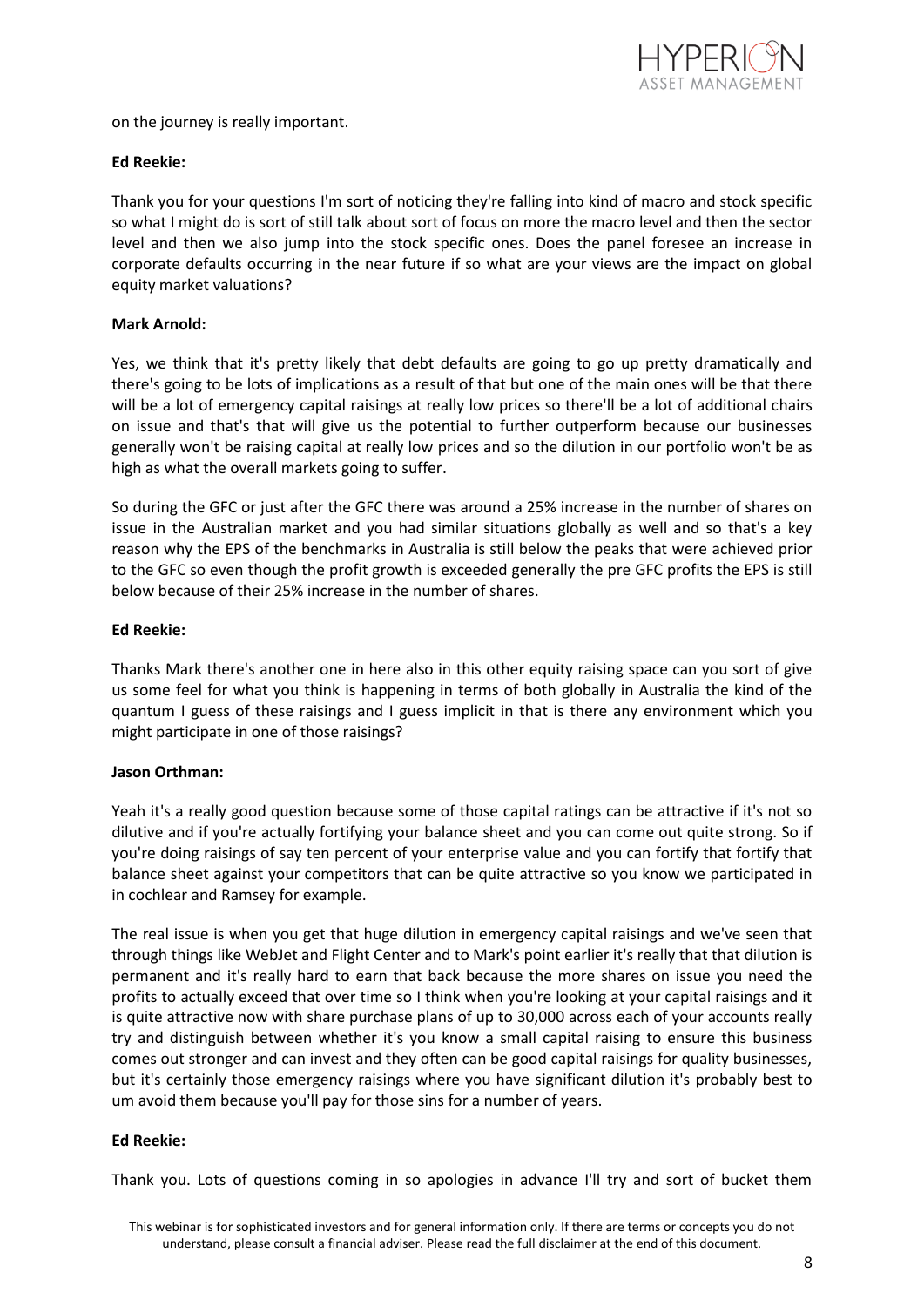

together I guess so that we can try and address as many as possible. A lot of questions here about you know which sectors, I guess industries, market sectors are going to suffer from permanent dislocation? So office, business that kind of area.

## **Mark Arnold:**

Yeah there's lots of sectors that'll suffer. Capital intensive, highly geared sectors so like oil the oil sector's an obvious one that's because the oil crisis is created that's going to cause a lot of stress in in in that sector. Physical retail that was suffering anyway and now with the COVID-19 crisis and the lock downs and that's you know really suffering badly so there's those sorts of sectors. As well as anything that's exposed in terms of business models to basically they need physical contact between the business and clients that's those businesses are under stress and particularly those businesses that are capital intensive and as a result of that being capital intensive got a lot of debt those two things in combination mean that those businesses are they're really under threat in terms of survival.

# **Ed Reekie:**

We will come back to sectors, we're getting a fair bit of currency type questions in here with countries responding differently to COVID, some currency volatility might be expected, how do you handle this? What's your view on the AUD? Do you hedge the fund? Can we have some sort of currency or sort of currency thoughts please?

## **Mark Arnold:**

We think that the US dollar is probably going to be remain the reserve currency of the world we can't really see that changing anytime soon so we think the US currency over time should remain fairly strong. Obviously, they'll be periods of weakness but generally there's no real alternative we don't think to the US dollar so we think the US dollar will stay strong. In terms of the Australian dollar outlook it's difficult to say but we you know we think that commodity prices generally will be under pressure over the next five to ten years because we think that China is geared up there's a lot of debt in China now we think that the big spending programs that they had undertaken since the GFC have in a way artificially or temporarily pushed commodity prices up and margins up for those commodity producers, we think that there's downside risk there over the next five to ten years as the as the Chinese economy continues to slow so that would put downward pressure on the Australian dollar.

The problem that the Australia has as well is we've got a lot of household debt and that debt is held predominantly in US dollars so it just means that if the dollar goes down that means that that debt has to be repaid in US dollars so that's another sort of pressure point for the Australian dollar. So the product isn't hedged and the reason for that is well number one currencies are difficult to forecast but most importantly we think because of that compounding that we spoke about of the EPS so running at twenty percent per annum of thereabouts for most of our products that compounding effect of that EPS is going to swamp any currency moves over long periods of time so we're quite comfortable having an unhatched product because we think that the even if for the Global Fund even if the Australian dollar does go up that twenty percent are compounding over longer periods of time is going to dominate the return program.

## **Ed Reekie:**

Thank you lots of questions on whether that fund performance on slide 13 was net or gross I can tell you that's all net, so thanks for your question on that. Let's talk about luxury, you know obviously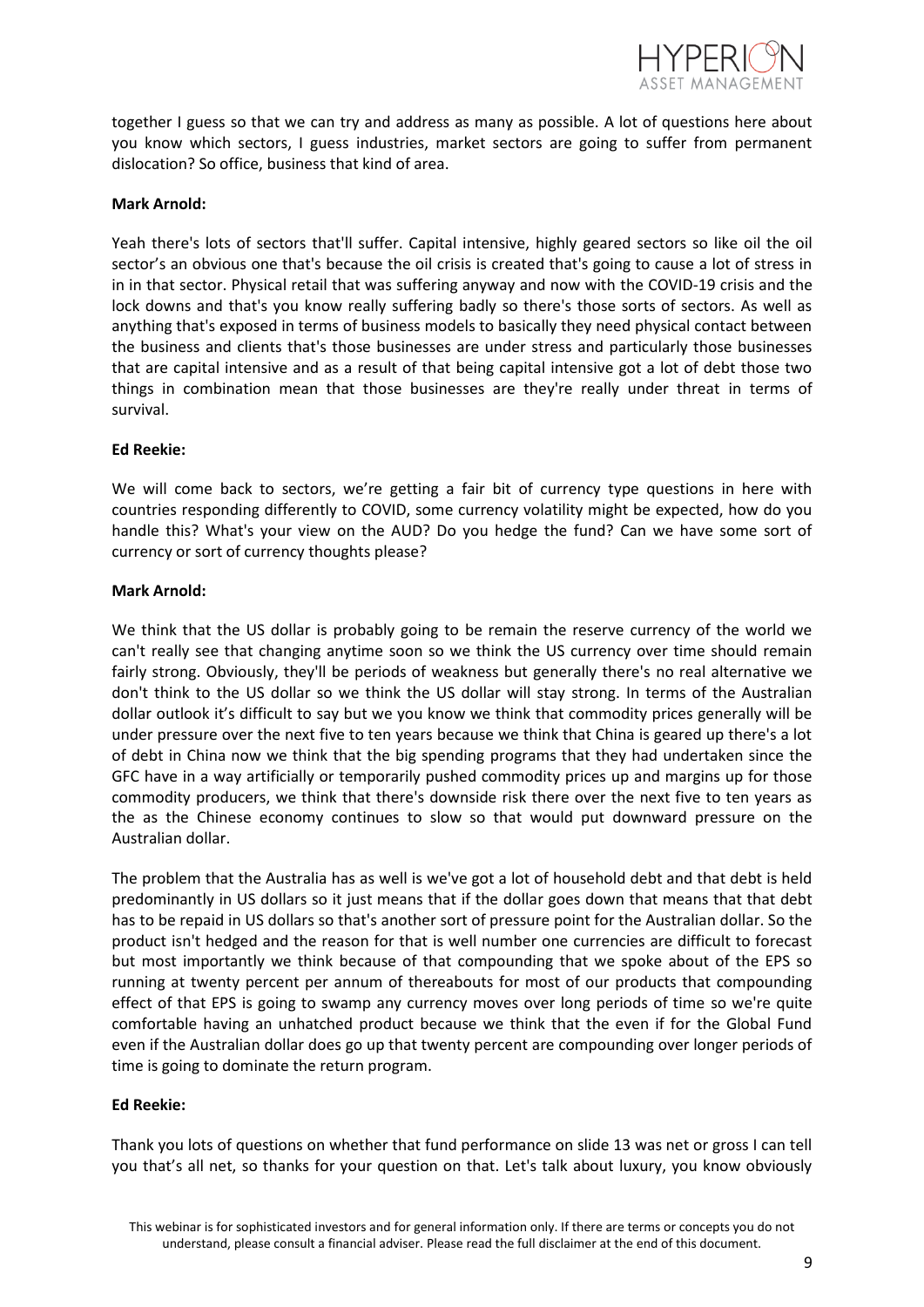

luxury so one question here are you still positive on luxury stocks like Ferrari, Hermes, LBMH that probably captures most of the questions on that

### **Jason Orthman:**

Yeah absolutely, when you take a long long-term view and again we want to hold these businesses for them for the next decade plus if we can and clearly when you know fifty to sixty percent of you your store networks being shut down in this containment that puts pressure on your on your short term revenue stream but the positive structural themes and earnings outlook over the next five ten years remain unchanged and sometimes when you're a long-term investor you do need to adjust your expectations like as we mentioned earlier this containment crisis has been a lot more vicious in the short term than the GFC so when you look at some of the businesses that we own in the luxury space and the brands that they have like the Louis Vuittons the Guccis the Ferraris the Hermes with the Birkin you know they all grew their revenue slightly you know through the GFC at sort of one to two percent levels which was a great outcome as many of their peers revenue fell sort of twenty five to fifty percent but as we roll through this time in the short term you'd expect that their revenue actually declines but you know simply as we mentioned that the store the stores have been shut but we still really like those businesses they've built a brand heritage over hundreds of years they've got an exclusivity and a scarcity factor and we think they'll continue to take share out of the other side and of course, we're not sitting still, like things like Moncler which sells luxury snow jackets they'd been a large winner for us over a number of years we actually did exit that through this crisis as it starts to mature and as it's a single product but our learnings over time has been you always want to be at the top of the pyramid in terms of quality be with those elite businesses and that's certainly the case with the ultra-luxury and those brands again such as Louis Vuitton, Gucci, Birkin they'll probably still be around in another 100 years and they will take share from you know the Pradas and the Burberry's and so we're very comfortable with where we sit.

## **Ed Reekie:**

Lots of questions I think drilling the same kind of thing which is portfolio turnover over the last two to three months. I guess to summarize these questions is you know how much turnover has there been, has it been driven by great once-in-a-decade opportunities coming in or has it been driven by the need to trim some of the names that have proven to be less quality or that kind of thing I guess in summary.

#### **Mark Arnold:**

It's been a combination we do have a very disciplined framework for portfolio construction so we're calculating those five-year IRRs and we're using that to set target stock weights within the portfolio so when you get lots of share price volatility it does enable us to trim some positions where the IRR is declined where the stock price has held up better than the portfolio overall, and then invest more in some stocks that have fallen more than the average stock and the portfolio because the IRR has gone up so we've been doing a lot of that topping and tailing in the portfolios as a result of the volatility and we think that that should convert into higher alpha over the next five years. That's what we've found using that topping and tailing process, that's effectively doubled our alpha over the last couple of decades so having that volatility is actually pretty good for the process. We have added some stocks into the portfolio that were sitting on the bench but we've done all the work, were comfortable with the quality of the businesses but the prices were too expensive or the IRRs were too low prior to the crisis and with their share prices falling the IRR s have gone up so we've added a couple of stocks particularly in the Global Fund so that's been a good opportunity. And there has been, as Jason mentioned Moncler we sold that out of the Global Fund also Rightmove we sold that out - Rightmove is a great business but it is cyclical and it is growing at a lower rate than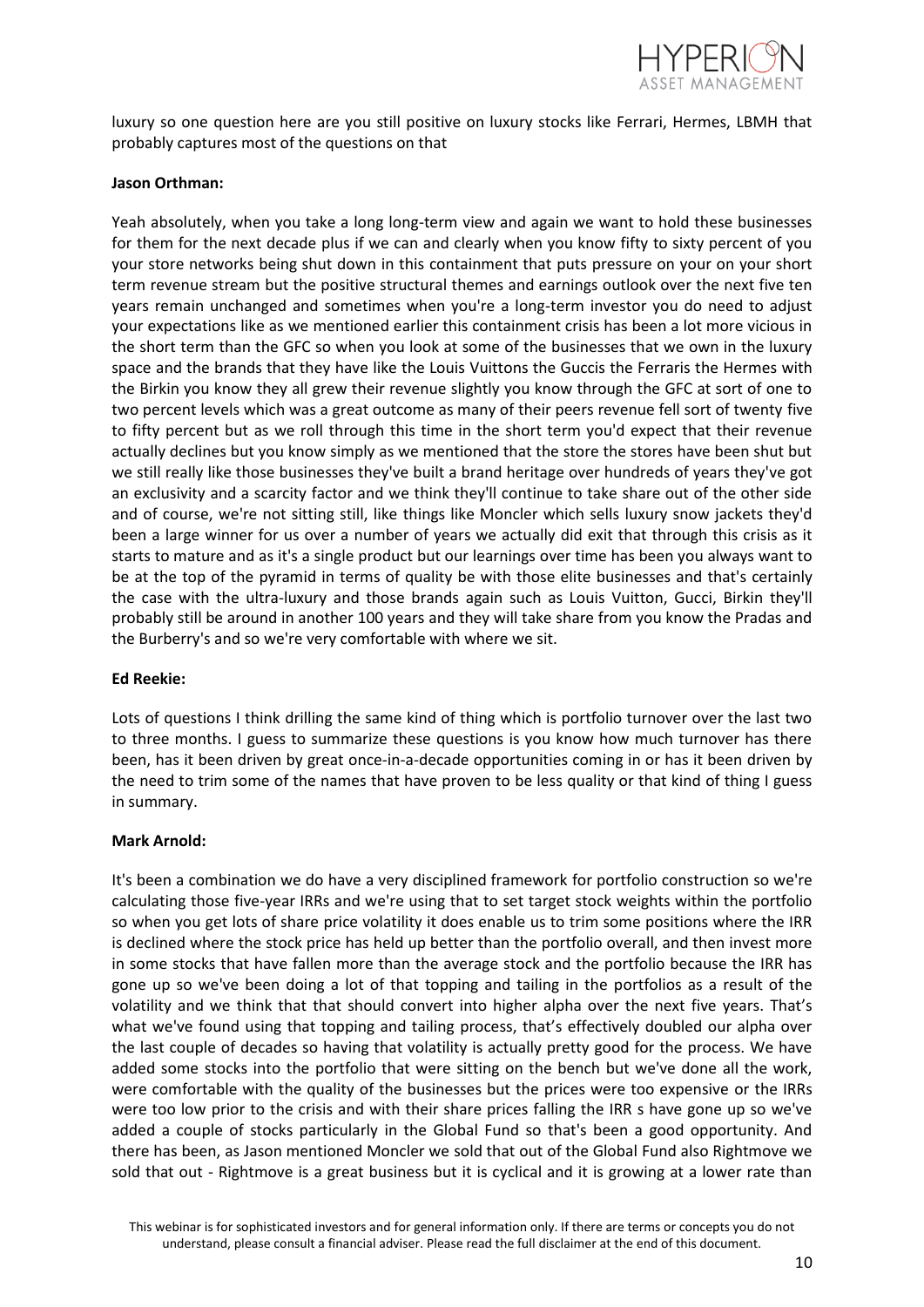

the average.

# **Ed Reekie:**

Mark just to interrupt we've had a couple of questions specifically on Rightmove so do spend just a few seconds just on that – the exit of Rightmove.

# **Mark Arnold:**

Yeah so that that's been that was at the lower end of the spectrum in terms of sustainable growth so we thought that that was sort of a 10% top-line organic story over the next five to ten years with some cyclicality in the business as well, but just because of its exposure to the UK property market even though most of its revenue is subscription but it's still underlying the real estate agents if they're really suffering then there is some cyclicality there. So we sold that because we think that the average revenue growth over the next five years for the Global Fund for the other stocks in the portfolio sits at about seventeen eighteen percent per annum and so right Rightmove sitting down at sort of ten percent per annum was at the lower end of the spectrum so we've just taken the opportunity to sell that one and add some other stocks that are growing at higher rates.

# **Jason Orthman:**

It's important to highlight, like it's a good point because when you look at the domestic Australian markets it is it is a shallow universe so we have the 20 best businesses we believe listed on the ASX boards and so we've only added one name into the small cap fund and one into the Australian growth companies fund. The benchmark is full of average businesses that we believe all will slowly die and over the next decade plus so the opportunity is pretty shallow but when you go globally you know there's 20,000 companies you can look at and we move that 20,000 down to a hundred. So in our view there's only a hundred names that could be potentially come the next blue chips or the next winners and if as you move that down further there's only really 35 stocks outside our portfolio of 21 names that we think could make it in but you've seen we spent a long time on that internal rate of return chart we actually try and value structural growth and so a lot of these businesses on the bench globally have just simply been too expensive because they're fantastic businesses and they don't come cheap that often and often you need some event whether it's a short report or whether it's a crisis like we have so I think we've added around four names through this crisis into February and March and some of these names we've been following for three four five years but the internal rate of return for was simply so low so to Mark's point we've been able to upgrade the quality even further through this period and we're pretty excited, what that means for the portfolio is we look out over that over the long term.

## **Ed Reekie:**

I'm just in terms of quality, you know you've been following a stock for five years and what work have you done five years ago? You know what does that involve to get onto your radar as a serious candidate?

## **Jason Orthman:**

Well we've got a structured process and we've been trying to execute on that over you know the last 20 plus years so before even we get to that valuation stage, we do a business quality score on every business. So if you look outside of Australia there's a business quality score produced on a hundred names globally and that's produced through a research - we call it a research template - which is detailed, it's uniform, there's a hundred twenty-five pages you get through within that business quality score. There's two elements there's the quantitative and the qualitative and broadly speaking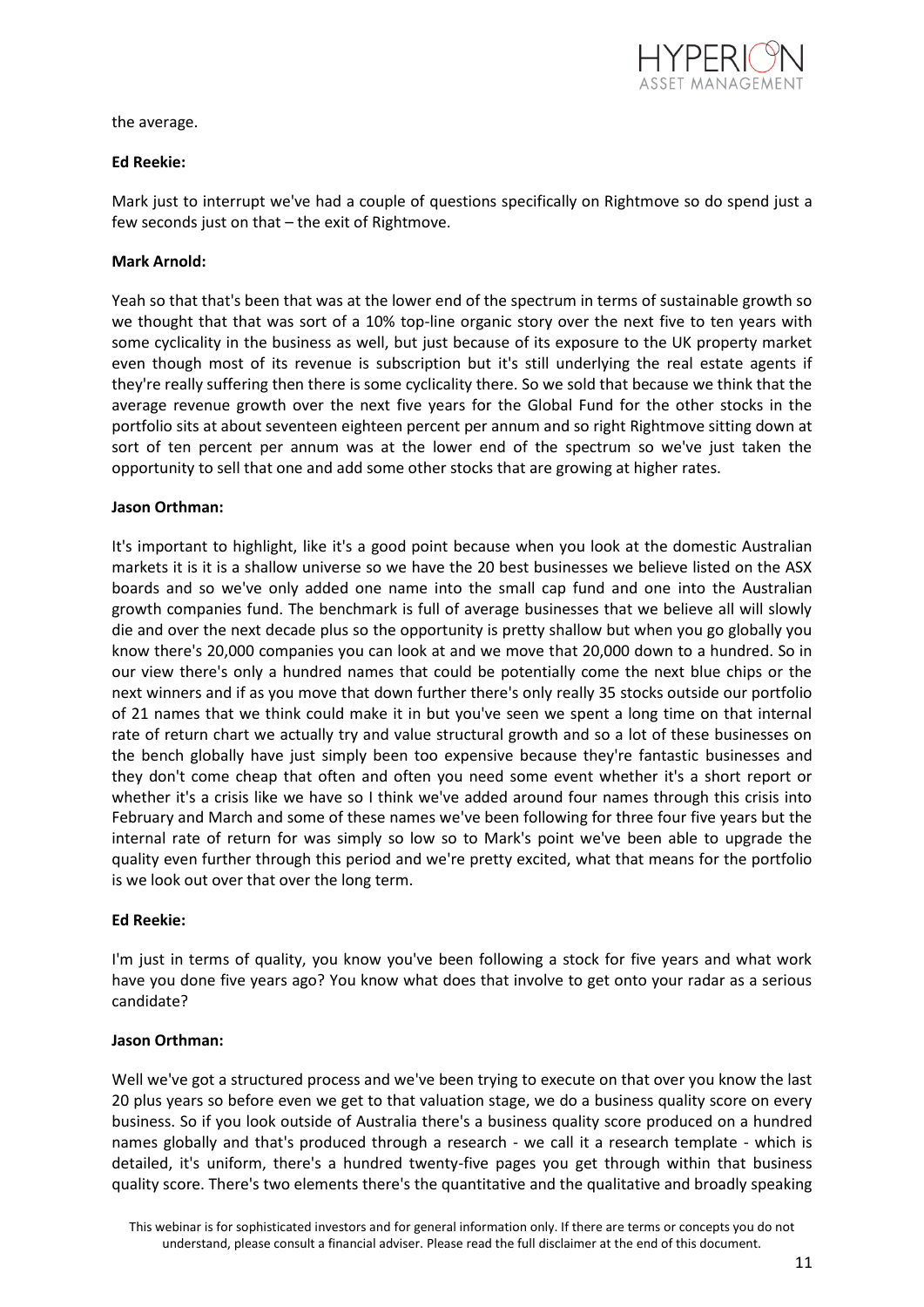

if you look at the accounts of a company there's financial indicators or imprints effectively, demonstrating it's a quality business. Things like high return on equity strong balance sheets a track record of double-digit organic sales growth they form part of our assessment of quality but the other 70% is really the qualitative elements and that's the soft stuff and that's where you need to be good business analysts and think like business owners they're things like your value proposition why do customers go to this product or this service rather than others why do they come back when it's tough, you know what is the sustainable competitive advantage? You've got these really lucrative earning streams high margin businesses people are going to compete what is the moat that stops those lucrative returns being eroded? So before we do anything we look at we develop a business quality score and really try and protect ourselves and investors and make sure we're in these elite businesses but then clearly the valuation comes into play and as we mentioned earlier we can wait five years to get a chance where we think the risk-return scenario is right for us to make a significant investment.

# **Ed Reekie:**

Thank you, just a couple of other things a few questions on can we have a copy of the presentation afterwards, yes absolutely we'll make sure that's mailed to you. A few questions on stock numbers across each of the portfolio's pretty much it's 20, 20, 21 something like that. As Jason mentioned it's kind of one in one out you know, the intention is to not let that become 23, 25 or whatever and that's why the turnover when these once-in-a-decade opportunities come from new stocks to come in then you know really that's kind of one in one out so the one with the lowest or lower IRR gets pulled, dropped out the bottom of that quality filter so that's I guess that a couple of questions on turnover which we kind of covered it runs it name turnover across the portfolio it runs at about ten percent only per year i.e. these companies are typically in the portfolio for ten years. That's what quality brings. Great quality companies with strong sustainable ROE deliver year after year after year after year.

Let's talk quickly about healthcare lots of questions on healthcare let me try and get a specific question about it, basically you know what's your view on healthcare, what are you playing it both globally and domestically what are the opportunities?

## **Jason Orthman:**

Yeah well when you're looking for a modern portfolio and you're looking that for those next blue chips obviously healthcare is a place to be because typically those companies have large cap free cash flows and they can innovate and invest in the next products and you know we're obviously critical of the quality of the Australian benchmark but you know one bright spot within the ASX is healthcare.

I mean there are some global leading names and they're in some of our top five positions in our domestic portfolio so CSL for example has got a 30% market share with relatively weak competitors globally and we believe that 30% market share will shift up dramatically over the next five to ten years. ResMed it as well and it was quite topical at the moment through its CPAP again it's a global market leader with a 40% market share. Fisher & Paykel when you move into hospitals and have the need to provide humidified air it's got a market share of around 80% through that acute respiratory care.

These are world-class businesses and they happen to be listed on that on the ASX and optically they look expensive with short term high PEs but when you actually compare their share prices to their long term to intrinsic values they actually look a really good value.

This webinar is for sophisticated investors and for general information only. If there are terms or concepts you do not understand, please consult a financial adviser. Please read the full disclaimer at the end of this document.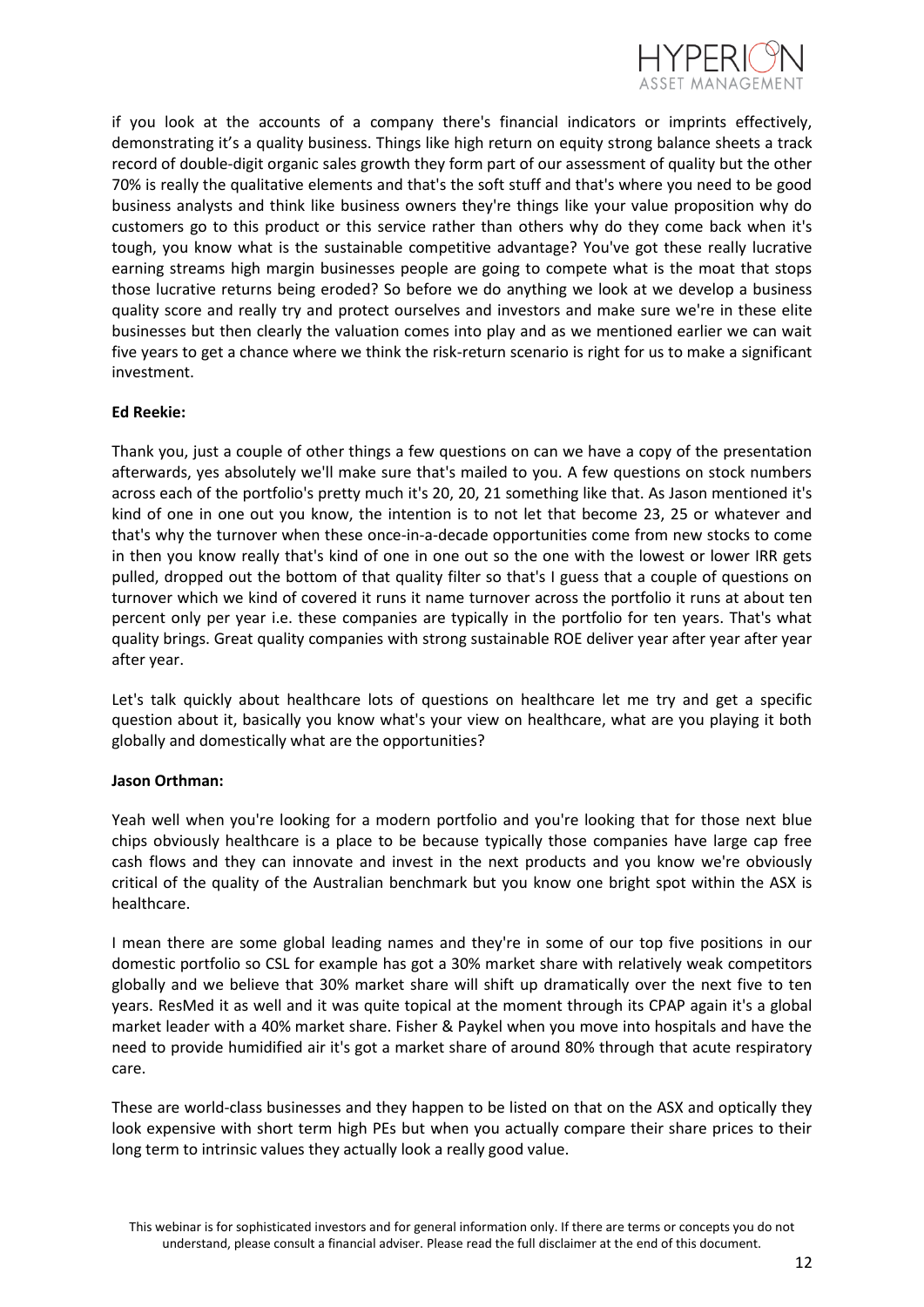

And then when then when you go globally it's a bit a bit of a different environment there's a lot of large conglomerates like you Johnson and Johnson's and your Medtronic's which are typically pretty low growth and you can see by a presentation really the returns that we've made have been through compounding at high double digit rates so we're not interested in them. And then and then there you've got your big farmer or your biotechs which again Hyperion is evidence-based so we will not take any speculative risk, we will protect and grow your capital.

So counterintuitively when we look globally it's actually relatively difficult but one thing the crisis did do is the handful of healthcare names that are on our on our global bench we were able to start purchasing some of them and Intuitive Surgical is one of those examples and that's a business we've watched for a number of years which was very very expensive and has de-rated over time and we took the opportunity to purchase that over the last couple of months. What Intuitive Surgical does, it's effectively got a monopoly in robotic surgeries in hospitals, so when you look around the world only 2% of surgeries are done robotically and they're effectively the da Vinci system or Intuitive Surgical System so it's got a fantastic product, it's got an effective monopoly and that didn't come cheap and when we look at it because the value proposition is so strong: it's minimally invasive, it steadies the hands of the surgeries, really most surgeries should be done through robotics and we expect that that will happen over the next 20 years. and we're delighted that we've been given the opportunity to add that into the global portfolio recently.

## **Ed Reekie:**

Thank you. Cash levels and you know, across the three portfolios where does it sit relative to history? When you're getting large inflows what sort of considerations about whether to leave that in cash for a period or whether to put it straight in the market?

#### **Mark Arnold:**

The cash levels have been elevated for over a year so we're running double digit cash weights across the three products generally over the last that's probably eighteen months and then since the crisis hit we have deployed some of that cash. So the targeted cash weightings have come down from sort of low double-digit levels down to high single digit levels and depending on the opportunities that those cash weights could come down if there's if some of the stocks we're interested in do sell-off off over the coming months.

So it's a really quite a structured process again so as the IRR after the portfolio moves up we tend to move our cash weights down to take advantage of those higher future returns.

## **Ed Reekie:**

Drawdowns, couple of questions on drawdowns. You know where does relative drawdowns look during this periods during the GFC things like that?

#### **Mark Arnold:**

Yeah well because we focus so much time on getting that long term, you know, structural growth there is a perception that it becomes harder for us in tough conditions where the contrary is actually correct. So Hyperion's actually a very defensive manager and it comes back to that thing we talk about protect and grow.

The first thing we always do is make sure that we own these great businesses and pay a fair price so we don't suffer any permanent loss of capital. So and if you've got these businesses that are quite rare, that can grow at these levels and can do so defendably and predictably that's actually quite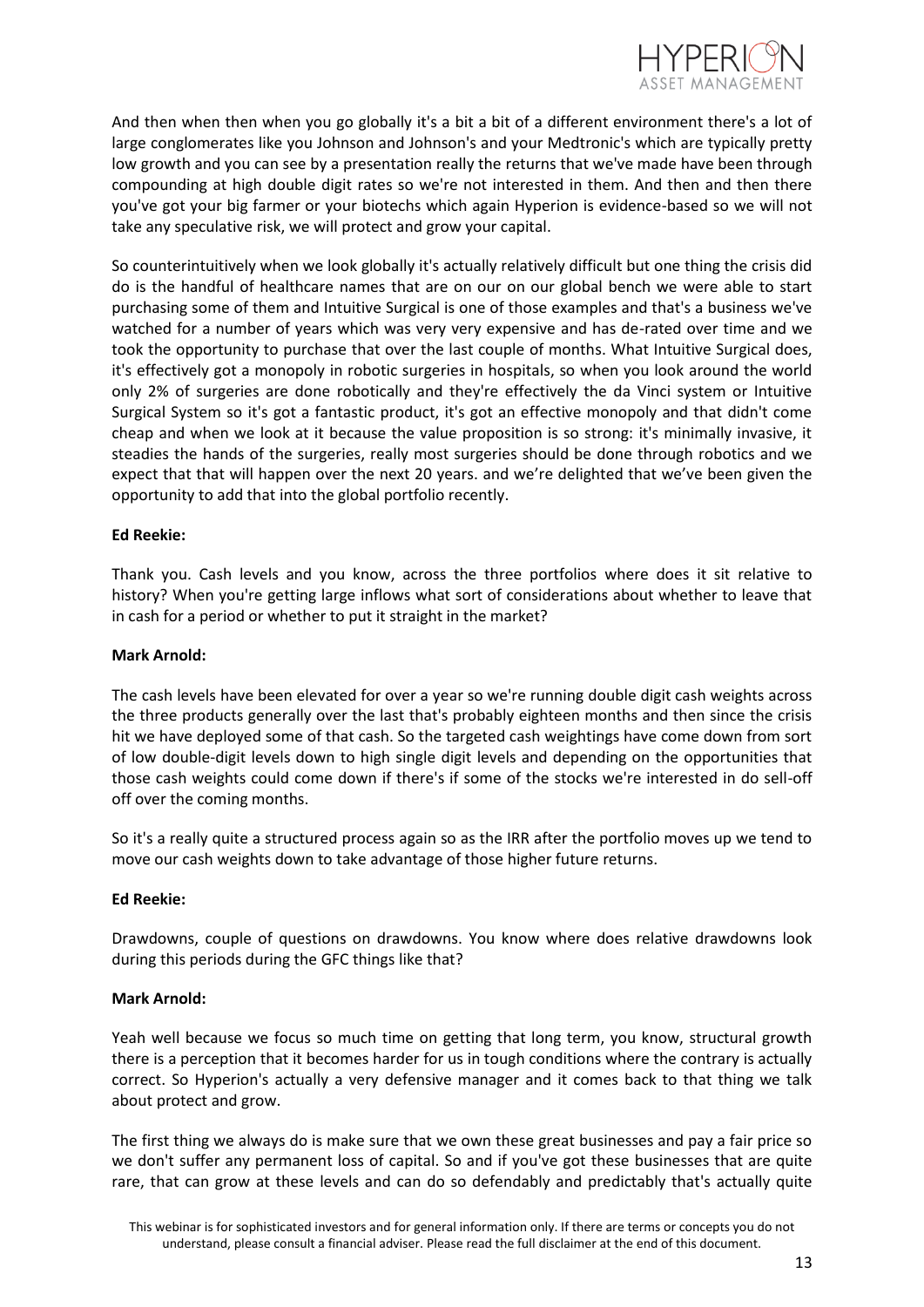

valuable, so the share prices tend to stay up so in tough or slowing conditions Hyperion tends to tends to outperform and in fact when conditions are quite soft and quite easy, often junk will rally, commodities will rally, speculation begins and Hyperion might may struggle to keep up over short periods of time.

If you look at since the GFC - now like in fiscal year '09 Hyperion performed really well in our Australian growth companies product in fiscal year '09 we were flat and the market was down 20 percent so there was 20 percent alpha or 20 percent outperformance and you roll forward to today, funnily enough in the Australian growth companies fund we've produced 20 percent alpha or outperformance again over the 12 months to the to the 31st of March.

So broadly the Australian growth portfolio is up 5% and the market was down 15% so Hyperion is actually very defensive, can capture our performance in up and down markets, and it's something we you know we probably should do a better job of explaining going forward.

## **Ed Reekie:**

We've had come the questions actually just in terms of you know the performance of the Australian Growth Fund you know over ten years five years three years and one year I think the questions are implying you know why is ten year numbers 8% and then it declines down to six to five you know over one year but my response to that is look at what the index did you know the index over that time period has gone from plus 5 to minus 15 so you know index performance has absolutely cratered and the Hyperion Australian growth companies has been able to retain you know a high single digit return through that period which you know I think speaks for itself with the whole protect and grow philosophy we've got.

I mean I've just noticed it's one o'clock thank you everyone for staying on and being very loyal. One last question and then we'll wrap it up, which is localization lots of questions about you know does this change localization is there an opportunity for people to extract manufacturing out of China should they be doing it what's your thoughts?

## **Mark Arnold:**

Absolutely yeah, I think the problem has been that everyone's been super focused on efficiency and they have just ignored redundancy and they've just gone up the risk curve by concentrating all of their supplies in one geographical location. So if you're a global business it doesn't make sense like even if you're saving a little bit of money having it all in, you your whole business is reliant on one geographical location, we think that that's pretty risky, and the world's been doing that for a long time. We just think that over the next ten years and beyond that there will be more thought about redundancy, about risk mitigation, those sorts of things having situations where there's effectively one country that controls a lot of you know critical medical production related equipment isn't smart so we think that that will change. It's not going to change overnight but I'm pretty sure people be thinking about reducing reliance – sole reliance on one supplier in one geographical region - and trying to spread that risk and making their supply chains more robust and building in redundancy.

## **Ed Reekie:**

Great well 1:02 I think we could carry on. It's interesting about 20 minutes of conversation and 40 minutes of Q&A. Thank you everyone for being on the call, for your participation, for your questions and massive apology I think I managed to probably indirectly answer about a third of what we had and I'm aware there's a lot of big questions there that we haven't been able to answer. So I guess what we're trying to is weave the responses in as much as we can into the next webinar that we do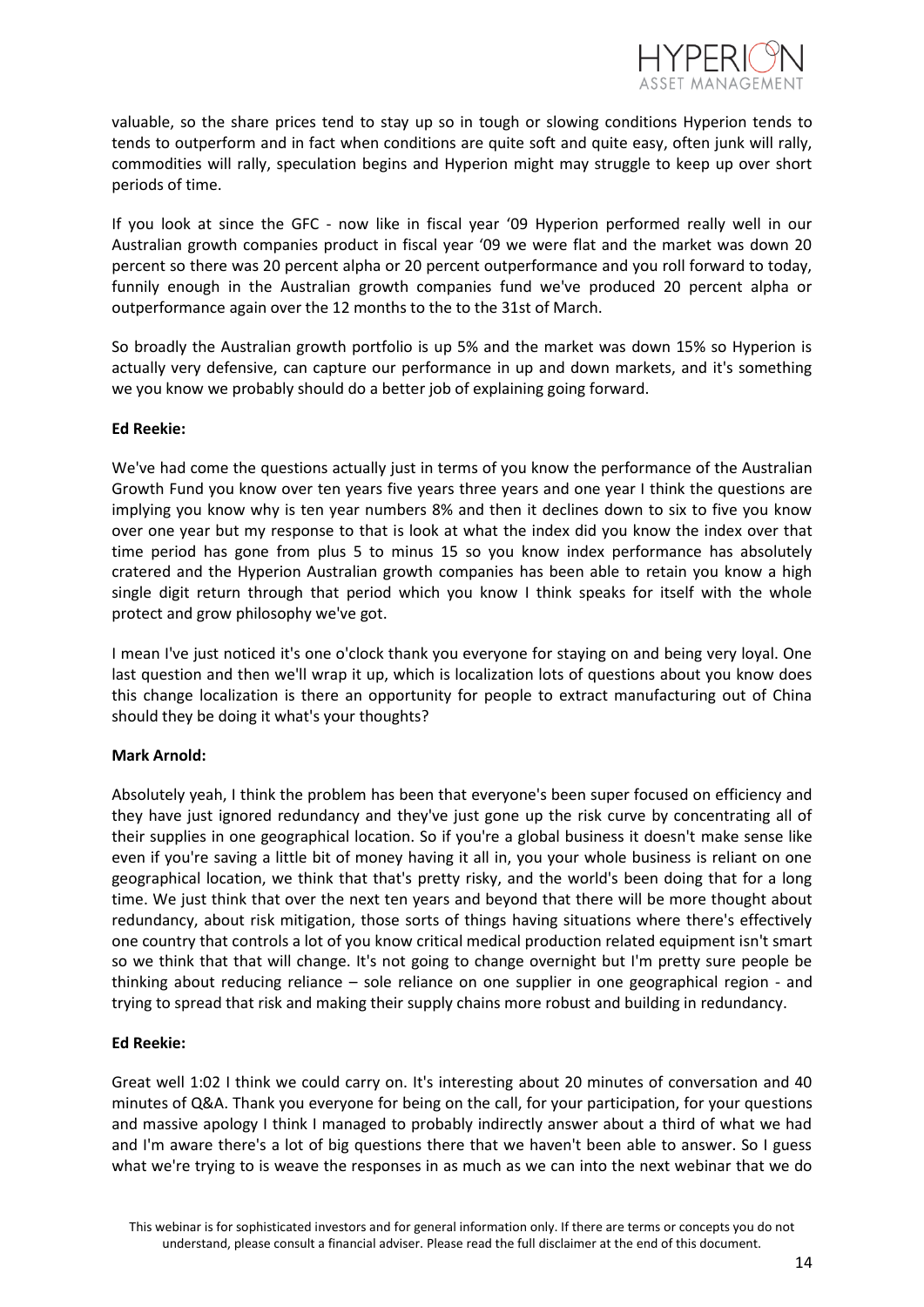

which we'll do very soon and try and make sure that we circle back and get those responses to you.

All the funds are open so you can apply for all three funds the Global Fund can actually be done online but all the others can be done just by getting on the Hyperion website and getting in touch with the Pinnacle team who will happily help you fill in paperwork etc as you need.

I hope you got value today from this I could say we're doing it again soon so please feel free to forward the invite that you get to your colleagues and friends, or those who you feel would have interested in one of these three funds, and we look forward to picking up the dialogue with you again and continuing that dialogue.

Thank you Mark, thank you Jason and thank you all for attending goodbye and look forward to speaking again soon.